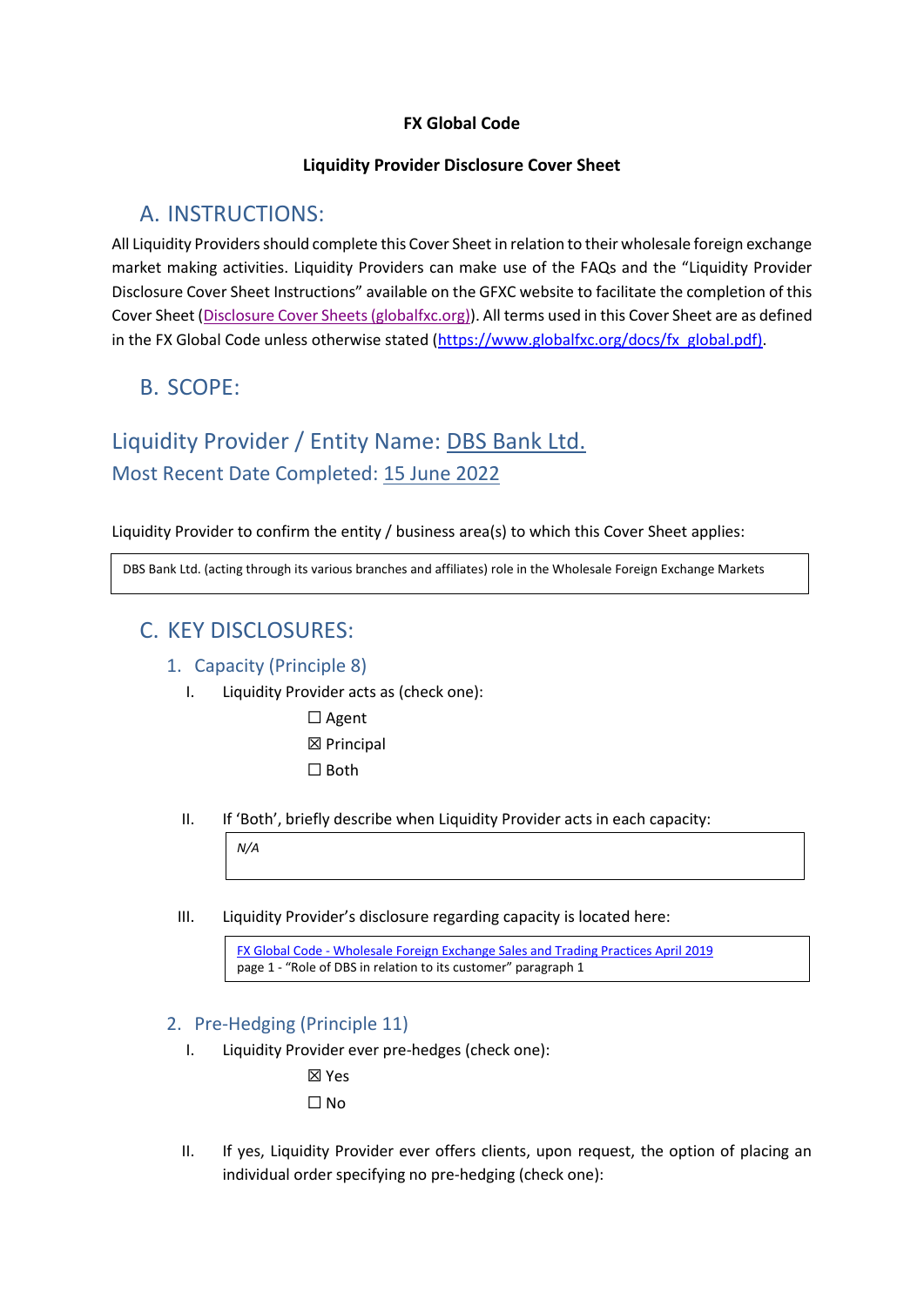☒ Yes  $\square$  No

III. Liquidity Provider's disclosure regarding pre-hedging is located here:

FX Global Code - [Wholesale Foreign Exchange Sales and Trading Practices April 2019](https://www.dbs.com.sg/documents/1038650/59715723/FX+Global+Code+-+Wholesale+Foreign+Exchange+Sales+and+Trading+Practices+April+2019.pdf/eceb4455-046e-9c17-5f8d-0f4760afa29f?t=1632909773296)  page 3 – DBS Trading paragraph 6

# 3. Last Look (Principle 17)

I. Liquidity Provider ever employs Last Look (as defined in the FX Global Code) (check one):

> ☒ Yes ☐ No

- II. Liquidity Provider's use of Last Look is (check all that apply):
	- ☐ Symmetrical
	- ☒ Asymmetrical

If Asymmetrical is used, briefly describe the circumstances:

We apply asymmetrical last look and provide price improvement if price moves against client by a certain pre-determined threshold.

III. Liquidity Provider's Last Look window maximum and minimum length (in m/s)

The period of delay is generally in a range of between 300 milliseconds and 1100 milliseconds.

Liquidity Provider may briefly describe the circumstances under which Last Look window times may change

As the period of delay is affected by the many factors, including the customer location and location of the primary venue, it is not possible to specify for a particular transaction what a typical delay will be.

IV. Liquidity Provider ever trades during the Last Look window:

☒ No

☐ When sourcing liquidity under a "Cover and Deal" arrangement that meets all of the characteristics set out in Principle 17 of the Code.

V. Liquidity Provider's disclosure regarding Last Look is located here:

FX Global Code - [Wholesale Foreign Exchange Sales and Trading Practices April 2019](https://www.dbs.com.sg/documents/1038650/59715723/FX+Global+Code+-+Wholesale+Foreign+Exchange+Sales+and+Trading+Practices+April+2019.pdf/eceb4455-046e-9c17-5f8d-0f4760afa29f?t=1632909773296) page 1 – Electronic Trading paragraph 1

VI. Liquidity Provider may include free form text regarding any of the above Last Look key topics, if it would like to highlight anything referenced in the main body of its disclosure attached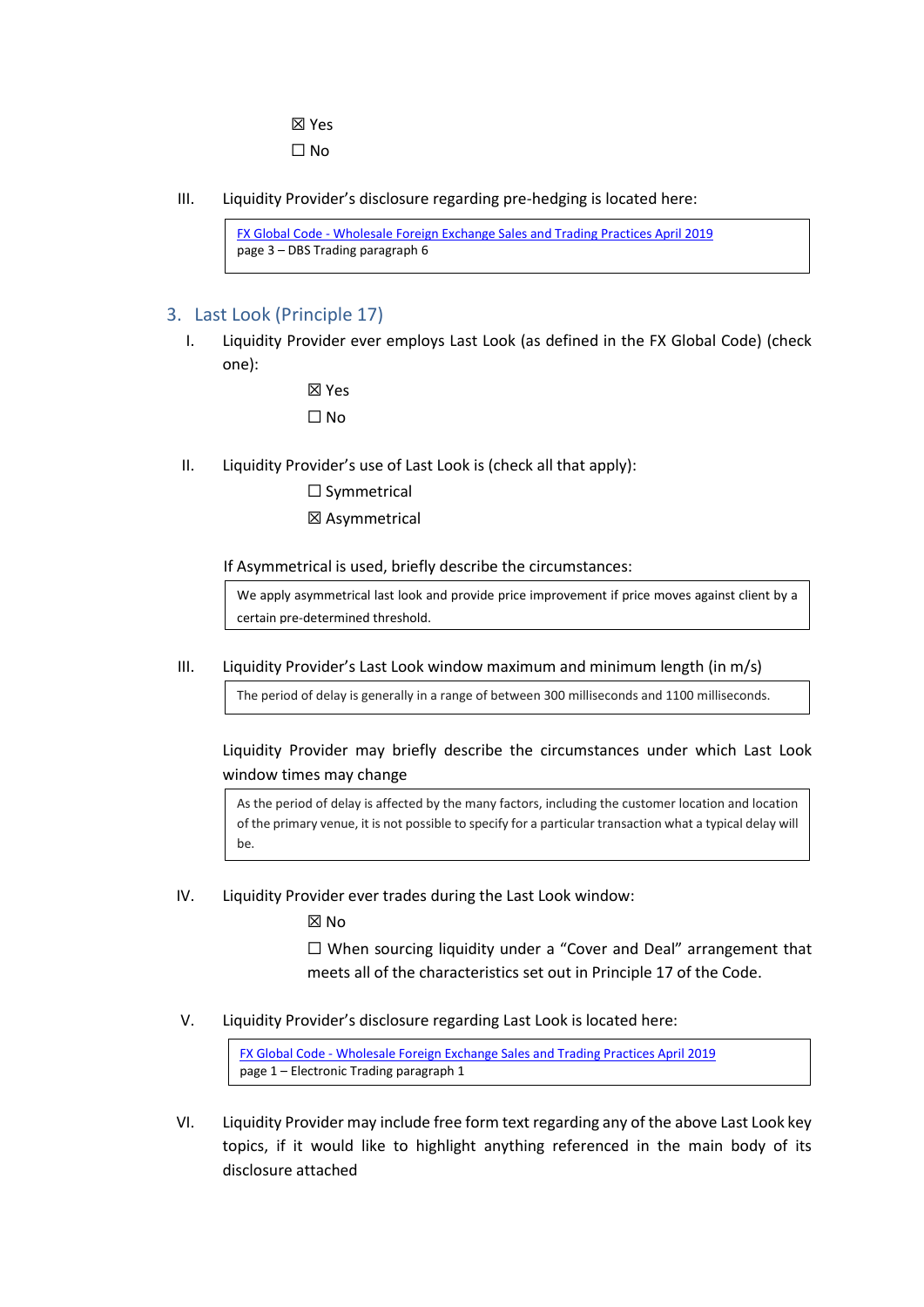We are in the process of relocating our rate engines, and upon completion of relocation, the Last Look window period of delay will be revised accordingly.

# D. DISCLOSURES INDEX:

### Order Handling

#### Order Aggregation (Principle 9)

I. Liquidity Provider's disclosure regarding order aggregation is located here:

FX Global Code - [Wholesale Foreign Exchange Sales and Trading Practices April 2019](https://www.dbs.com.sg/documents/1038650/59715723/FX+Global+Code+-+Wholesale+Foreign+Exchange+Sales+and+Trading+Practices+April+2019.pdf/eceb4455-046e-9c17-5f8d-0f4760afa29f?t=1632909773296)  page 2 – DBS Trading Paragraph 1

#### Discretion (Principle 9)

I. Liquidity Provider's disclosure regarding use of discretion is located here:

FX Global Code - [Wholesale Foreign Exchange Sales and Trading Practices April 2019](https://www.dbs.com.sg/documents/1038650/59715723/FX+Global+Code+-+Wholesale+Foreign+Exchange+Sales+and+Trading+Practices+April+2019.pdf/eceb4455-046e-9c17-5f8d-0f4760afa29f?t=1632909773296)  page 1 – Order Handling Terms paragraph 3

#### Time-Stamping (Principle 9)

I. Liquidity Provider's disclosure regarding time-stamping is located here:

FX Global Code - [Wholesale Foreign Exchange Sales and Trading Practices April 2019](https://www.dbs.com.sg/documents/1038650/59715723/FX+Global+Code+-+Wholesale+Foreign+Exchange+Sales+and+Trading+Practices+April+2019.pdf/eceb4455-046e-9c17-5f8d-0f4760afa29f?t=1632909773296) page 1 – Order Handling Terms paragraph 3

# Stop-Loss Orders (Principle 10)

I. Liquidity Provider's disclosure regarding stop-loss orders is located here:

FX Global Code - [Wholesale Foreign Exchange Sales and Trading Practices April 2019](https://www.dbs.com.sg/documents/1038650/59715723/FX+Global+Code+-+Wholesale+Foreign+Exchange+Sales+and+Trading+Practices+April+2019.pdf/eceb4455-046e-9c17-5f8d-0f4760afa29f?t=1632909773296)  page 3 – DBS Trading Paragraph 4

#### Partial Fills (Principle 10)

I. Liquidity Provider's disclosure regarding use of partial fills is located here:

FX Global Code - [Wholesale Foreign Exchange Sales and Trading Practices April 2019](https://www.dbs.com.sg/documents/1038650/59715723/FX+Global+Code+-+Wholesale+Foreign+Exchange+Sales+and+Trading+Practices+April+2019.pdf/eceb4455-046e-9c17-5f8d-0f4760afa29f?t=1632909773296)  page 3 – DBS Trading Paragraph 5

#### Additional Disclosures

#### Use of Reference Prices (Principle 13)

I. Liquidity Provider's disclosure regarding use of reference prices is located here:

FX Global Code - [Wholesale Foreign Exchange Sales and Trading Practices April 2019](https://www.dbs.com.sg/documents/1038650/59715723/FX+Global+Code+-+Wholesale+Foreign+Exchange+Sales+and+Trading+Practices+April+2019.pdf/eceb4455-046e-9c17-5f8d-0f4760afa29f?t=1632909773296) page 2 – Information provided by DBS Paragraph 1

# Markup / Fair Pricing Standards (Principle 14)

I. Liquidity Provider's disclosure regarding use of mark-up is located here: